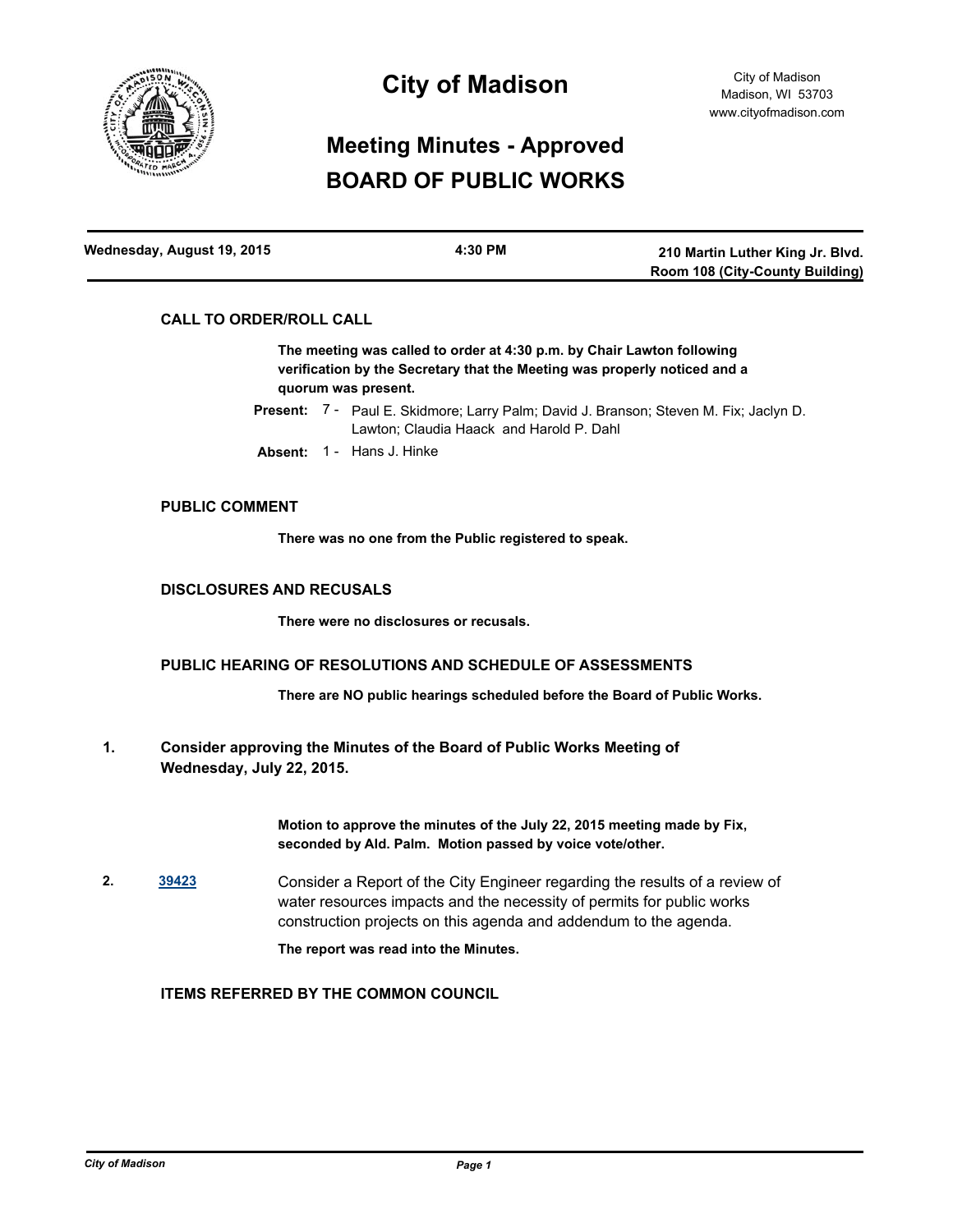**3. [38877](http://madison.legistar.com/gateway.aspx?m=l&id=/matter.aspx?key=41511)** Creating Section 39.08 and Section 33.07(7)(k)14. of the Madison General Ordinances to create a policy requiring certain city contractors to "Ban the Box" by eliminating questions about criminal and arrest record in their hiring practices, when contracting with the City, creating Sec. 33.07(7)(k)14. to make Ban the Box a prequalification requirement, and amending Sec. 39.07(3)(c)10. to exempt credit rating agencies from the Equal Benefits ordinance.

> [Ban the Box adopted Resolution](http://madison.legistar.com/gateway.aspx?M=F&ID=05228230-17e4-4cf0-b37d-86b9bfb9f040.pdf) [Vulnerable Populations Resolution](http://madison.legistar.com/gateway.aspx?M=F&ID=ecba0260-4cca-48bb-85c3-fd9169699a6a.pdf) *Attachments:*

**Norman Davis, Department of Civil Rights, presented details of the proposed ordinance.** 

**Motion to recommend to adopt made by Ald. Palm, seconded by Branson. Motion passed by voice vote/other.**

#### **PUBLIC WORKS CONSTRUCTION MANAGEMENT - PRIVATE CONTRACTS**

**4. [39681](http://madison.legistar.com/gateway.aspx?m=l&id=/matter.aspx?key=43247)** Approving plans and specifications for public improvements required to serve Phase 4 of the Subdivision known as Birchwood Point and authorizing construction to be undertaken by the Developer, Private Contract No. 2440. (9th AD)

*Attachments:* [BP phase 4.pdf](http://madison.legistar.com/gateway.aspx?M=F&ID=39efb299-ce45-4c48-b2c9-fd640a8315b2.pdf)

**Janet Schmidt, City Engineering, presented plans and specifications. Motion made by Fix, seconded by Branson to RECOMMEND TO COUNCIL TO ADOPT UNDER SUSPENSION OF RULES 2.04, 2.05, 2.24, & 2.25 - REPORT OF OFFICER. Motion passed by voice vote/other.**

**5. [39682](http://madison.legistar.com/gateway.aspx?m=l&id=/matter.aspx?key=43248)** Approving contract for public improvements necessary for the Subdivision known Paragon Place - Phase 1, be undertaken by the Developer, Private Contract No. 2439. (9th AD)

*Attachments:* [9603 paragon ph 1.pdf](http://madison.legistar.com/gateway.aspx?M=F&ID=ffd3f539-6660-4fd1-b556-fb52779ad699.pdf)

**Janet Schmidt, City Engineering, presented plans and specifications. Motion made by Ald. Skidmore, seconded by Branson to RECOMMEND TO COUNCIL TO ADOPT UNDER SUSPENSION OF RULES 2.04, 2.05, 2.24, & 2.25 - REPORT OF OFFICER. Motion passed by voice vote/other.**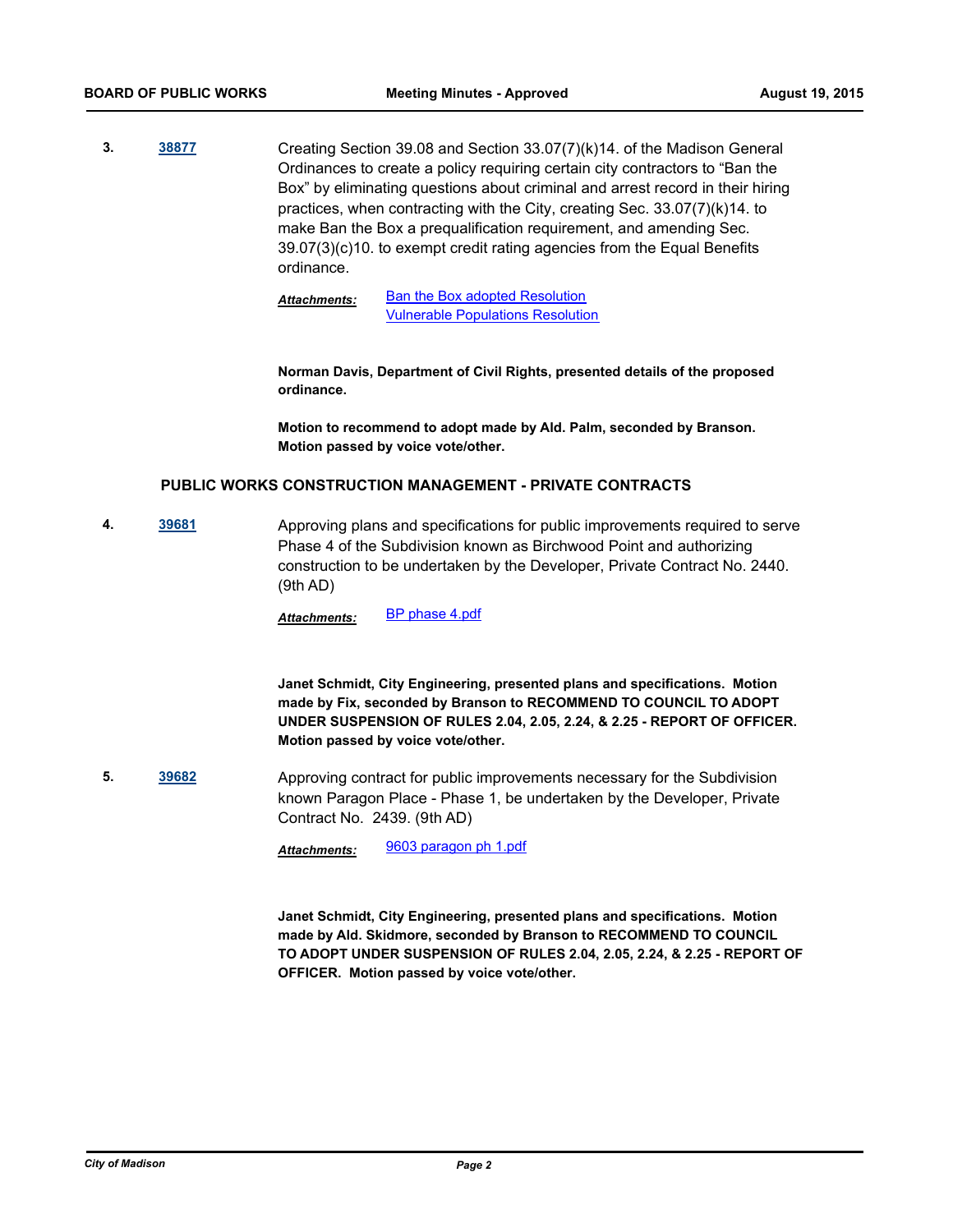**6. [39683](http://madison.legistar.com/gateway.aspx?m=l&id=/matter.aspx?key=43249)** Approving plans and specifications for public improvements required to serve Phase 2 of the Subdivision known as McAllen 120 Business Park and authorizing construction to be undertaken by the Developer, Private Contract No. 2441. (16th AD)

*Attachments:* [mcallen 120 business park ph 2.pdf](http://madison.legistar.com/gateway.aspx?M=F&ID=32e65ee6-bb6e-40fa-9077-576e6563ae36.pdf)

**Janet Schmidt, City Engineering, presented plans and specifications. Motion made by Branson, seconded by Ald. Skidmore to RECOMMEND TO COUNCIL TO ADOPT UNDER SUSPENSION OF RULES 2.04, 2.05, 2.24, & 2.25 - REPORT OF OFFICER. Motion passed by voice vote/other.**

**7. [39685](http://madison.legistar.com/gateway.aspx?m=l&id=/matter.aspx?key=43251)** Approving plans and specifications for public improvements necessary for the project known as 1004-1032 S. Park Street and authorizing construction to be undertaken by the Developer, Private Contract No. 2438. (13th AD)

*Attachments:* [1004-1032 park.pdf](http://madison.legistar.com/gateway.aspx?M=F&ID=2e0077be-13b7-4618-95a8-873d2afbd511.pdf)

**Janet Schmidt, City Engineering, presented plans and specifications. Motion made by Fix, seconded by Branson to RECOMMEND TO COUNCIL TO ADOPT UNDER SUSPENSION OF RULES 2.04, 2.05, 2.24, & 2.25 - REPORT OF OFFICER. Motion passed by voice vote/other.**

#### **PUBLIC WORKS CONSTRUCTION MANAGEMENT - PUBLIC CONTRACTS**

**8.\* [39422](http://madison.legistar.com/gateway.aspx?m=l&id=/matter.aspx?key=43000)** Assessing Benefits - Utility Replacement with Street Resurfacing 2014 Assessment District.

> [53W1672\\_UtilwResurf\(Larkin\)-FINAL.pdf](http://madison.legistar.com/gateway.aspx?M=F&ID=97e1d1c7-2a84-4796-9ee1-5452ab3def06.pdf) [53W1672\\_UtilwResurf\(Johns\)-FINAL.pdf](http://madison.legistar.com/gateway.aspx?M=F&ID=7019fb3f-f0b4-467c-bf15-db3b254ec4b1.pdf) [53W1672\\_UtilwResurf\(Huxley\)-FINAL.pdf](http://madison.legistar.com/gateway.aspx?M=F&ID=b21253b4-3b02-4676-a43d-c80445d1a364.pdf) *Attachments:*

**Motion made by Branson, seconded by Fix to RECOMMEND TO COUNCIL TO ADOPT UNDER SUSPENSION OF RULES 2.04, 2.05, 2.24, & 2.25 - REPORT OF OFFICER. Motion passed by voice vote/other.**

**9.\* [39584](http://madison.legistar.com/gateway.aspx?m=l&id=/matter.aspx?key=43152)** Assessing Benefits - Packers Avenue Sidewalk at Lakeland College Assessment District - 2014.

*Attachments:* [53W1730\\_PackersAveSidewalkLakelandFINAL.pdf](http://madison.legistar.com/gateway.aspx?M=F&ID=b40f0efa-029a-488d-86c7-2a930ba485c7.pdf)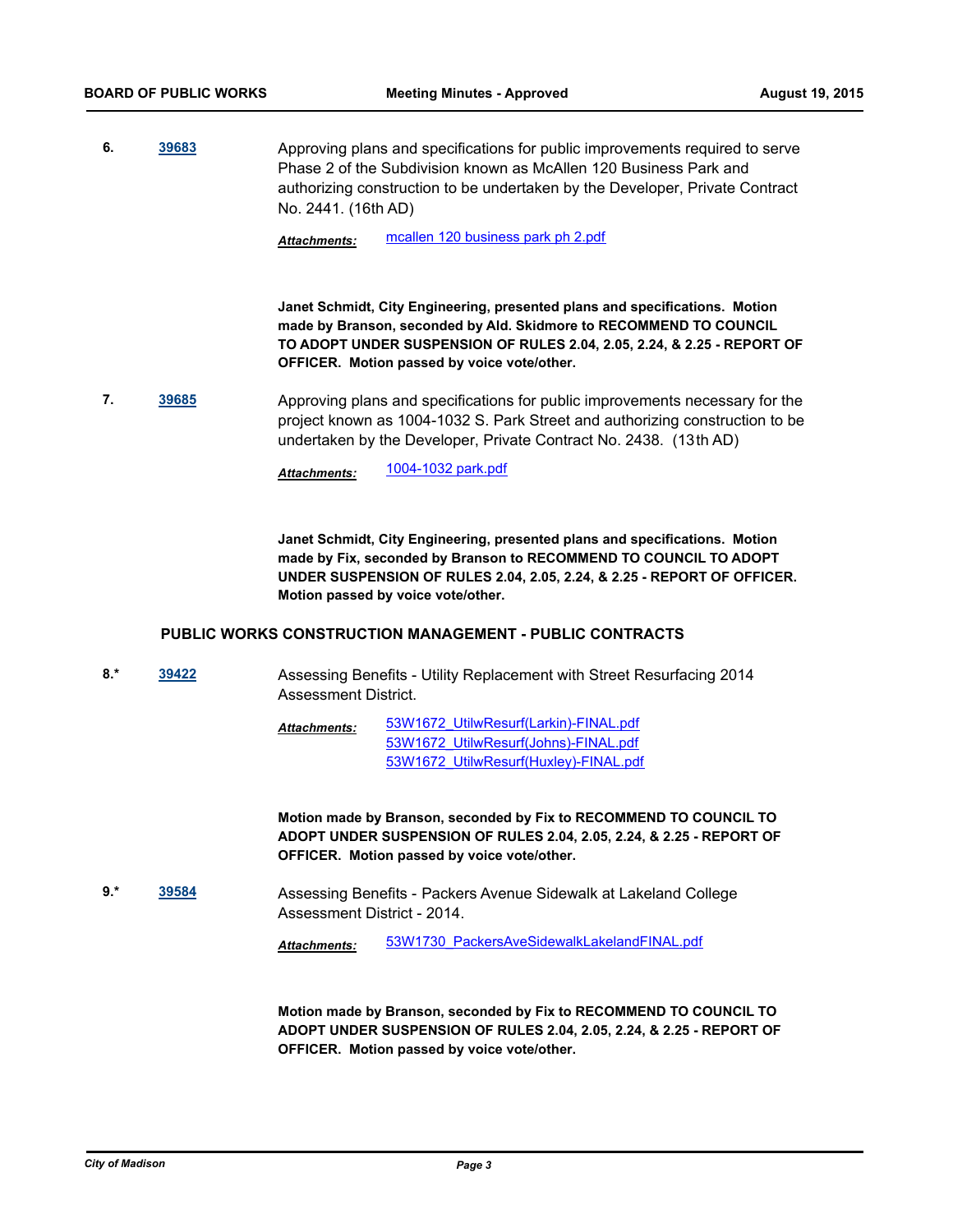| $10.*$ | 39587<br>______ | Assessing Benefits - Clemons Avenue, Helena Street, Jenifer Street and |
|--------|-----------------|------------------------------------------------------------------------|
|        |                 | Walton Place Reconstruction Assessment District - 2014.                |

[53W0606\\_FINAL\\_Clemons\\_Helena\\_Jenifer\\_Walton\\_Assess.pdf](http://madison.legistar.com/gateway.aspx?M=F&ID=06d04524-634a-4aa1-a28f-4561b15ea1f9.pdf) [341 Riverside Rain Garden.pdf](http://madison.legistar.com/gateway.aspx?M=F&ID=a9cc73f5-4e5d-414b-89be-210196027702.pdf) [501 Riverside Rain Garden.pdf](http://madison.legistar.com/gateway.aspx?M=F&ID=307bbe3c-bcc7-4a4a-b83d-85cf81680310.pdf) [1702 Rutledge Rain Garden.pdf](http://madison.legistar.com/gateway.aspx?M=F&ID=a3e30a9c-235d-4e59-bed8-b613c4429fb8.pdf) *Attachments:*

**Motion made by Branson, seconded by Fix to RECOMMEND TO COUNCIL TO ADOPT UNDER SUSPENSION OF RULES 2.04, 2.05, 2.24, & 2.25 - REPORT OF OFFICER. Motion passed by voice vote/other.**

**11.\* [39605](http://madison.legistar.com/gateway.aspx?m=l&id=/matter.aspx?key=43171)** Assessing Benefits - Near West Sanitary Sewer Relocation Assessment District - 2014.

> [53W1588 Near West Sanitary Relocation final.pdf](http://madison.legistar.com/gateway.aspx?M=F&ID=5f13ca13-d664-40b0-8438-944f6773db61.pdf) [53W1588\\_waiver 222 E Lakelawn.pdf](http://madison.legistar.com/gateway.aspx?M=F&ID=42743f5c-e801-4309-8d2c-096d24eaded5.pdf) *Attachments:*

**Motion made by Branson, seconded by Fix to RECOMMEND TO COUNCIL TO ADOPT UNDER SUSPENSION OF RULES 2.04, 2.05, 2.24, & 2.25 - REPORT OF OFFICER. Motion passed by voice vote/other.**

**12.\* [39626](http://madison.legistar.com/gateway.aspx?m=l&id=/matter.aspx?key=43192)** Assessing Benefits - Commonwealth Avenue, Fox Avenue, Gregory Street and Keyes Avenue Reconstruction Assessment District - 2014.

Attachments: [53W0615\\_CommonwealthFINAL.pdf](http://madison.legistar.com/gateway.aspx?M=F&ID=59b3a0f0-7a4e-42bc-b77a-8cd8e43afe09.pdf)

**Motion made by Branson, seconded by Fix to RECOMMEND TO COUNCIL TO ADOPT UNDER SUSPENSION OF RULES 2.04, 2.05, 2.24, & 2.25 - REPORT OF OFFICER. Motion passed by voice vote/other.**

**13.\* [39632](http://madison.legistar.com/gateway.aspx?m=l&id=/matter.aspx?key=43198)** Assessing Benefits - North Hamilton Street Streetscape Assessment District - 2014.

*Attachments:* [53W1360\\_FINAL\\_Hamilton\\_Assess.pdf](http://madison.legistar.com/gateway.aspx?M=F&ID=c2a3b800-4988-4adf-b968-3995f0b42ba7.pdf)

**Motion made by Branson, seconded by Fix to RECOMMEND TO COUNCIL TO ADOPT UNDER SUSPENSION OF RULES 2.04, 2.05, 2.24, & 2.25 - REPORT OF OFFICER. Motion passed by voice vote/other.**

**14.\* [39657](http://madison.legistar.com/gateway.aspx?m=l&id=/matter.aspx?key=43223)** Assessing Benefits - North Henry Street and Iota Court Assessment District - 2013.

*Attachments:* [53W1483 FINAL HenryIota Assess.pdf](http://madison.legistar.com/gateway.aspx?M=F&ID=349144eb-c2a3-4e73-893a-6b439abf859f.pdf)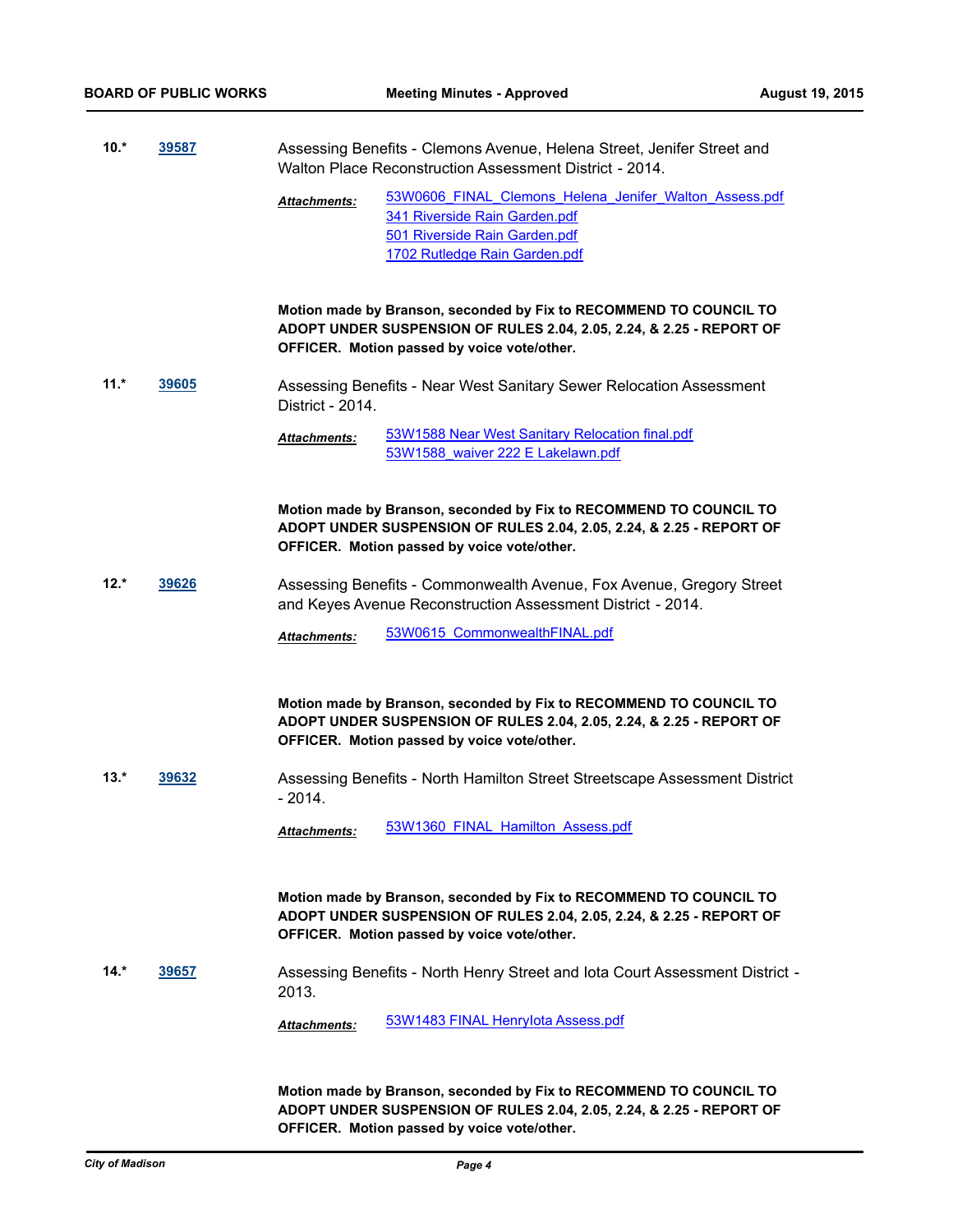**15.\* [39658](http://madison.legistar.com/gateway.aspx?m=l&id=/matter.aspx?key=43224)** Assessing Benefits - King Street, East Main Street and South Pinckney Street Reconstruction Assessment District - 2014.

> [53W1590 FINAL KingMain Assess.pdf](http://madison.legistar.com/gateway.aspx?M=F&ID=695f8455-3ec9-4fb6-a253-919f3c3c1f69.pdf) [110 E Main Waiver.pdf](http://madison.legistar.com/gateway.aspx?M=F&ID=746c4cff-112f-4ddd-9c04-b58c9eb41033.pdf) *Attachments:*

**Motion made by Branson, seconded by Fix to RECOMMEND TO COUNCIL TO ADOPT UNDER SUSPENSION OF RULES 2.04, 2.05, 2.24, & 2.25 - REPORT OF OFFICER. Motion passed by voice vote/other.**

**16. [39659](http://madison.legistar.com/gateway.aspx?m=l&id=/matter.aspx?key=43225)** Assessing Benefits - West Johnson Street and North Henry Street Streetscape Assessment District - 2014.

> [53W1198\\_FINAL\\_JohnsonHenry\\_Assess.pdf](http://madison.legistar.com/gateway.aspx?M=F&ID=5223568a-a123-4180-b31e-fc409db6ef3b.pdf) [311 State Waiver-1.pdf](http://madison.legistar.com/gateway.aspx?M=F&ID=bccb421d-b113-4bd4-9afe-6d1cfdfca5de.pdf) [311 State Waiver-2.pdf](http://madison.legistar.com/gateway.aspx?M=F&ID=76761a10-333c-4a08-9ee7-79f2ea521e38.pdf) *Attachments:*

**Motion made by Ald. Palm, seconded by Branson to Refer to the BOARD OF PUBLIC WORKS due back on 9/2/2015. Motion passed by voice vote/other.**

- **17.\* [39660](http://madison.legistar.com/gateway.aspx?m=l&id=/matter.aspx?key=43226)** Assessing Benefits North Henry Street and West Mifflin Street Assessment District - 2014.
	- [53W1721\\_FINAL\\_Henry\\_Assess.pdf](http://madison.legistar.com/gateway.aspx?M=F&ID=dc22d0dc-e1b6-4591-9b17-f6e31d9feb52.pdf) [422A N Henry Waiver.pdf](http://madison.legistar.com/gateway.aspx?M=F&ID=29c1b98a-6019-48c0-9e7a-6d8e7b2b0631.pdf) [422C N Henry Waiver.pdf](http://madison.legistar.com/gateway.aspx?M=F&ID=e355efbf-482b-4633-954b-2f7fa4cb7f2b.pdf) [422D N Henry Waiver.pdf](http://madison.legistar.com/gateway.aspx?M=F&ID=4107af5c-8e04-4d87-b95a-7c80c44ea025.pdf) [422BO N Henry Waiver.pdf](http://madison.legistar.com/gateway.aspx?M=F&ID=41914624-0e05-4fa3-8ae9-c1b6593bb1bc.pdf) [53W1731\\_FINAL\\_Mifflin\\_Assess.pdf](http://madison.legistar.com/gateway.aspx?M=F&ID=55113837-918a-4469-a7c8-858e7ba80713.pdf) *Attachments:*

**Motion made by Branson, seconded by Fix to RECOMMEND TO COUNCIL TO ADOPT UNDER SUSPENSION OF RULES 2.04, 2.05, 2.24, & 2.25 - REPORT OF OFFICER. Motion passed by voice vote/other.**

**18.\* [39661](http://madison.legistar.com/gateway.aspx?m=l&id=/matter.aspx?key=43227)** Assessing Benefits - Langdon Streetscape Assessment District - 2014.

*Attachments:* [53W1360\\_FINAL\\_LangdonAssess\\_2014.pdf](http://madison.legistar.com/gateway.aspx?M=F&ID=0d7500c3-5ef2-4f50-9484-9f9697034eb3.pdf)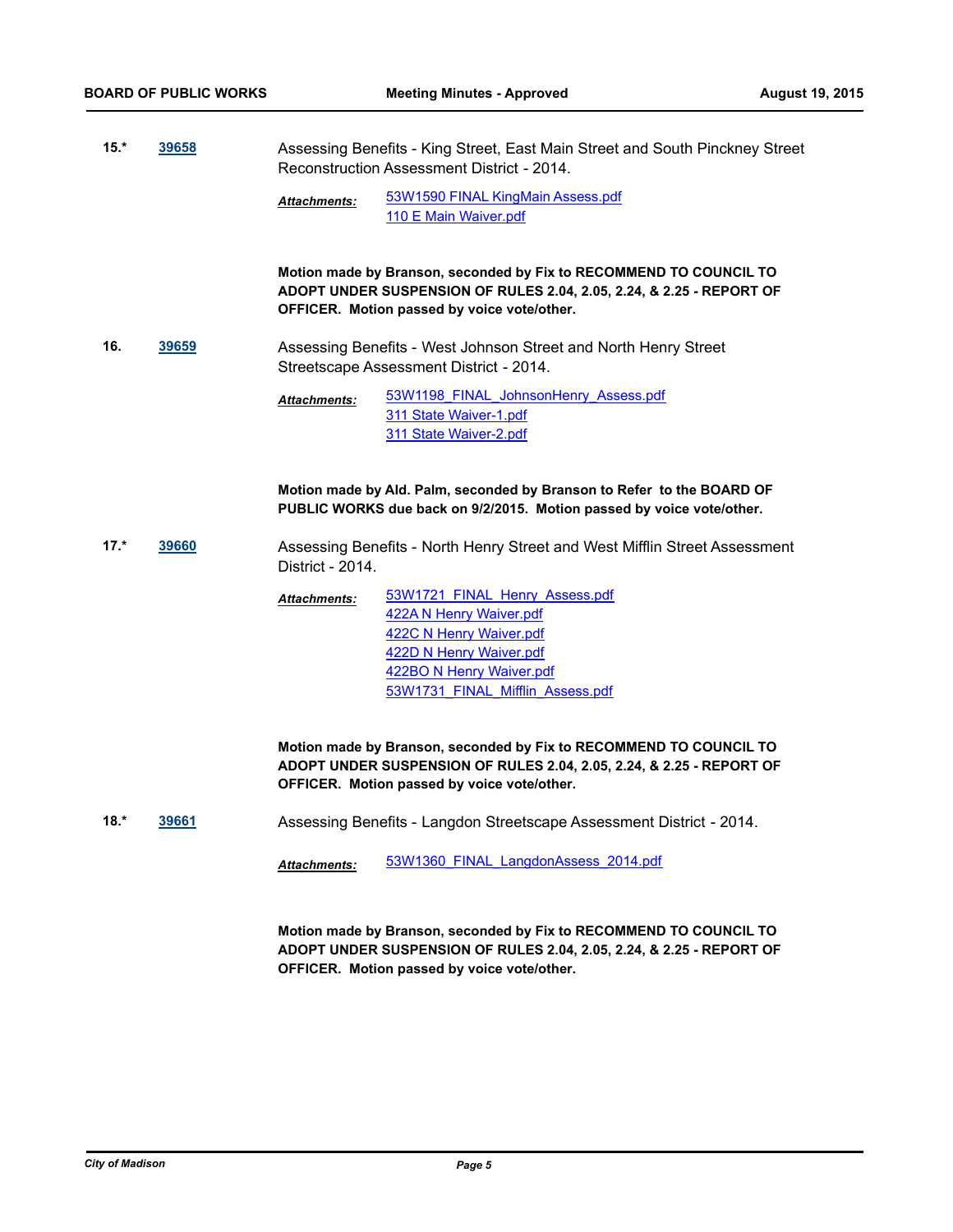**19.\* [39662](http://madison.legistar.com/gateway.aspx?m=l&id=/matter.aspx?key=43228)** Assessing Benefits - Resurfacing of Kendall Avenue, N. Prospect Avenue and Lathrop Street Assessment District - 2014.

> [53W1543Kendall-1818RainGardenWaiver.pdf](http://madison.legistar.com/gateway.aspx?M=F&ID=d9efcabf-cd8f-4556-b071-67adf3a7c036.pdf) [53W1543KendallFINAL.pdf](http://madison.legistar.com/gateway.aspx?M=F&ID=3253607d-157c-401e-a73c-994b0d418770.pdf) *Attachments:*

**Motion made by Branson, seconded by Fix to RECOMMEND TO COUNCIL TO ADOPT UNDER SUSPENSION OF RULES 2.04, 2.05, 2.24, & 2.25 - REPORT OF OFFICER. Motion passed by voice vote/other.**

**20.\* [39669](http://madison.legistar.com/gateway.aspx?m=l&id=/matter.aspx?key=43235)** Assessing Benefits - World Dairy Campus Assessment District - 2013.

*Attachments:* [53W1538\\_world dairy1FINAL.pdf](http://madison.legistar.com/gateway.aspx?M=F&ID=e5797197-5123-41b6-9ec0-251dd1139d4f.pdf)

**Motion made by Branson, seconded by Fix to RECOMMEND TO COUNCIL TO ADOPT UNDER SUSPENSION OF RULES 2.04, 2.05, 2.24, & 2.25 - REPORT OF OFFICER. Motion passed by voice vote/other.**

**21.\* [39670](http://madison.legistar.com/gateway.aspx?m=l&id=/matter.aspx?key=43236)** Assessing Benefits - Block 11 Bowens Addition Alley Assessment District - 2014.

*Attachments:* [53W1583\\_Block11AlleyFINAL.pdf](http://madison.legistar.com/gateway.aspx?M=F&ID=3565fed3-5055-49cb-8a09-65eb65665402.pdf)

**Motion made by Branson, seconded by Fix to RECOMMEND TO COUNCIL TO ADOPT UNDER SUSPENSION OF RULES 2.04, 2.05, 2.24, & 2.25 - REPORT OF OFFICER. Motion passed by voice vote/other.**

**22.\* [39674](http://madison.legistar.com/gateway.aspx?m=l&id=/matter.aspx?key=43240)** Assessing Benefits - CTH M & S (Mineral Point Road and Junction Road) Interchange Improvements Assessment District.

*Attachments:* [53W0391\\_Mineral Point Junciton Interchange final.pdf](http://madison.legistar.com/gateway.aspx?M=F&ID=d65102c9-0131-4e22-b27d-d41d24e1e485.pdf)

**Motion made by Branson, seconded by Fix to RECOMMEND TO COUNCIL TO ADOPT UNDER SUSPENSION OF RULES 2.04, 2.05, 2.24, & 2.25 - REPORT OF OFFICER. Motion passed by voice vote/other.**

**23.\* [39675](http://madison.legistar.com/gateway.aspx?m=l&id=/matter.aspx?key=43241)** Assessing Benefits - Mineral Point Road and Junction Road / S. Junction Road Assessment District - 2013.

*Attachments:* [53W0391\\_Mineral Point Junction final.pdf](http://madison.legistar.com/gateway.aspx?M=F&ID=ee0f429f-418b-40a3-9972-8d349baad9e1.pdf)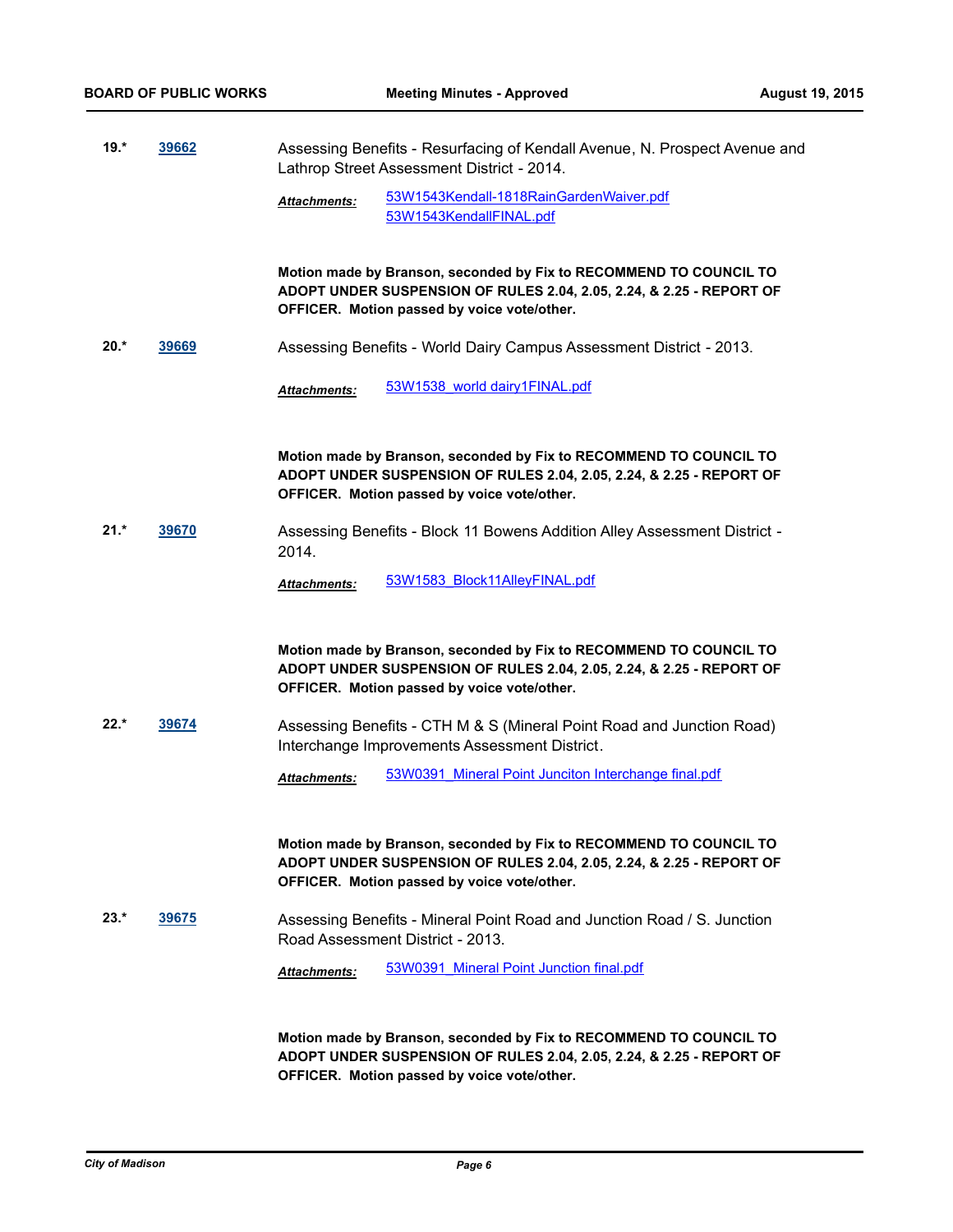**24.\* [39676](http://madison.legistar.com/gateway.aspx?m=l&id=/matter.aspx?key=43242)** Assessing Benefits - State Street Reconstruction Assessment District - 2014.

*Attachments:* [53W1193 State Street final.pdf](http://madison.legistar.com/gateway.aspx?M=F&ID=f0138f29-d5ac-44fa-90fb-67adbb813c2a.pdf)

**Motion made by Branson, seconded by Fix to RECOMMEND TO COUNCIL TO ADOPT UNDER SUSPENSION OF RULES 2.04, 2.05, 2.24, & 2.25 - REPORT OF OFFICER. Motion passed by voice vote/other.**

**25.\* [39680](http://madison.legistar.com/gateway.aspx?m=l&id=/matter.aspx?key=43246)** Assessing Benefits - Park Street Assessment District 2015.

*Attachments:* [53W1826\\_S Park Street\\_FINAL.pdf](http://madison.legistar.com/gateway.aspx?M=F&ID=1500416e-2bad-4754-94b8-f059169d0def.pdf)

**Motion made by Branson, seconded by Fix to RECOMMEND TO COUNCIL TO ADOPT UNDER SUSPENSION OF RULES 2.04, 2.05, 2.24, & 2.25 - REPORT OF OFFICER. Motion passed by voice vote/other.**

**26.\* [39686](http://madison.legistar.com/gateway.aspx?m=l&id=/matter.aspx?key=43252)** Assessing Benefits - High Street Reconstruction Assessment District - 2014.

*Attachments:* [53W1727 High St Final.pdf](http://madison.legistar.com/gateway.aspx?M=F&ID=5c762ac4-864f-42fb-bdd7-06831db5ae25.pdf)

**Motion made by Branson, seconded by Fix to RECOMMEND TO COUNCIL TO ADOPT UNDER SUSPENSION OF RULES 2.04, 2.05, 2.24, & 2.25 - REPORT OF OFFICER. Motion passed by voice vote/other.**

**27.\* [39687](http://madison.legistar.com/gateway.aspx?m=l&id=/matter.aspx?key=43253)** Assessing Benefits - Mineral Point Road Sidewalk Assessment District - 2015.

*Attachments:* [53W1898 Mineral Point Rd Sidewalk Final.pdf](http://madison.legistar.com/gateway.aspx?M=F&ID=56e187ef-ea53-4d62-ac6a-1553aab30047.pdf)

**Motion made by Branson, seconded by Fix to RECOMMEND TO COUNCIL TO ADOPT UNDER SUSPENSION OF RULES 2.04, 2.05, 2.24, & 2.25 - REPORT OF OFFICER. Motion passed by voice vote/other.**

#### **CHANGE ORDERS TO PUBLIC WORKS CONTRACTS**

**28. [39368](http://madison.legistar.com/gateway.aspx?m=l&id=/matter.aspx?key=42948)** Change Order No. 1 to Contract No. 7348, E. Washington Avenue Median Replanting - 2014 South, to Dan Larsen Landscaping for \$4,789.40.

*Attachments:* [co 1 - 7348.pdf](http://madison.legistar.com/gateway.aspx?M=F&ID=36e218ec-5f31-42ee-b7b6-2fc63eb4f9d7.pdf)

**Glenn Clark, City Engineering, presented the change order. Motion made by Fix, seconded by Branson to Approve. Motion passed by voice vote/other.**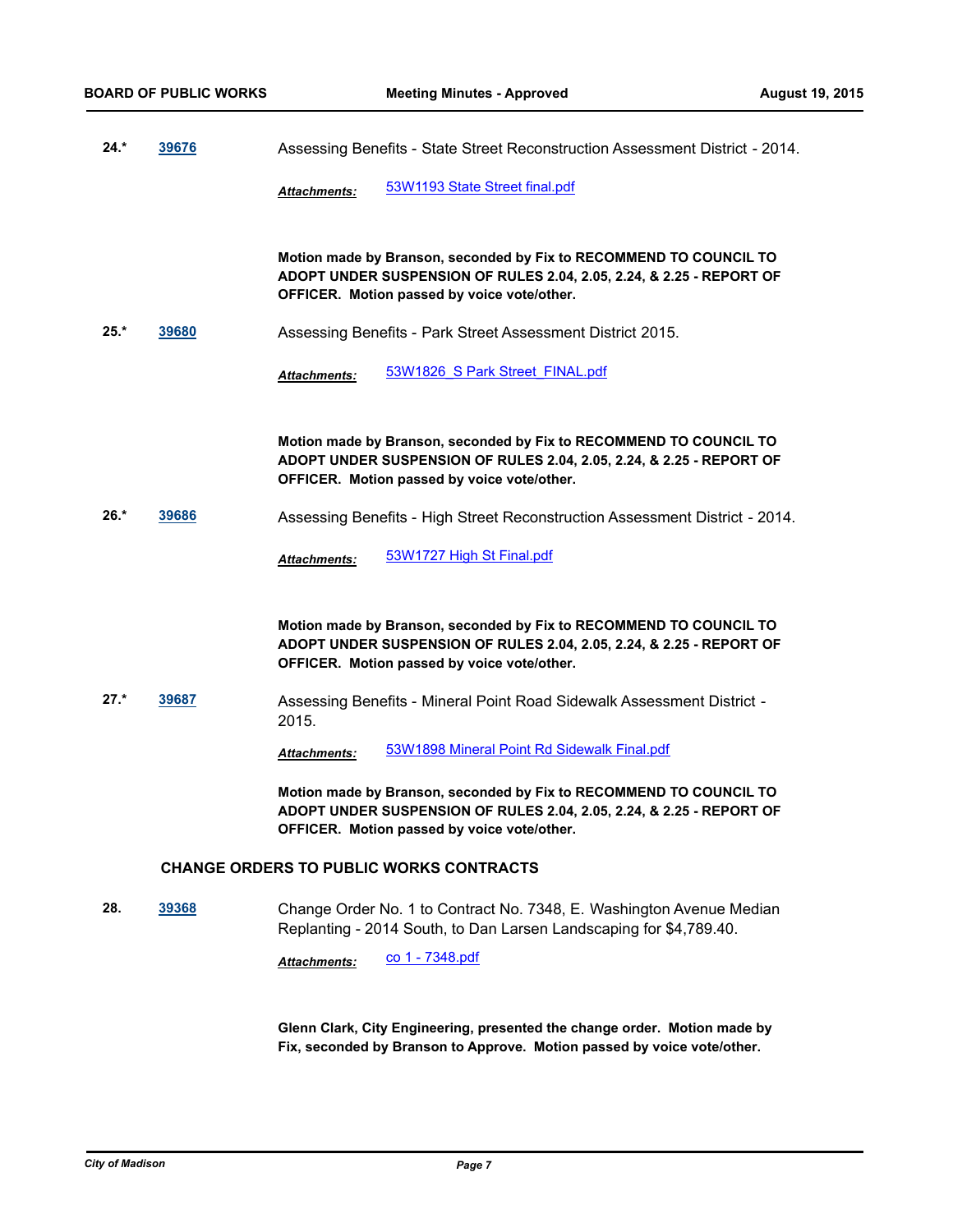**29. [39369](http://madison.legistar.com/gateway.aspx?m=l&id=/matter.aspx?key=42949)** Change Order No. 1 to Contract No. 7349, E. Washington Avenue Median Replanting - 2014 North, to Dan Larsen Landscaping for \$6,564.60.

Attachments: CO 1 -7349.pdf

### **Glenn Clark, City Engineering, presented the change order. Motion made by Fix, seconded by Branson, to Approve. Motion passed by voice vote/other.**

**30. [39434](http://madison.legistar.com/gateway.aspx?m=l&id=/matter.aspx?key=43012)** Change Order No. 4 to Contract 6983, Royster Corners Assessment District - 2014, to RG Huston Company in the amount of \$12,020.00.

*Attachments:* [co 4 - 6983.pdf](http://madison.legistar.com/gateway.aspx?M=F&ID=b5e86c12-2bc7-43ec-981c-8110e961e58e.pdf)

**Yang Tao, City Traffic Engineering, presented the change order. Motion made by Fix, seconded by Ald. Skidmore to Approve. Motion passed by voice vote/other.**

**31. [39443](http://madison.legistar.com/gateway.aspx?m=l&id=/matter.aspx?key=43021)** Change Order No. 3 to Contract No. 7327, Dunns Marsh Treatment Structure, to S & L Underground & Trucking, Inc. in the amount of \$3,000.00 (over the TOTAL amount of contingencies).

*Attachments:* [co 3 - 7327.pdf](http://madison.legistar.com/gateway.aspx?M=F&ID=ca52c1f9-1c01-45ca-8909-9d4fd059cccb.pdf)

#### **Rob Phillips, City Engineer, presented the change order. Motion made by Fix, seconded by Ald. Palm to Approve. Motion passed by voice vote/other.**

**32. [39588](http://madison.legistar.com/gateway.aspx?m=l&id=/matter.aspx?key=43156)** Change Order No. 1 to Contract No. 7383, HVAC Upgrade for Olbrich Botanical Gardens - Phase 1 to Bachmann Construction Co., Inc. in the amount of \$26,837.00.

Attachments: CO 1 -7383.pdf

**Paul Stauffer, City Engineering, presented the change order. Motion made by Branson, seconded by Ald. Skidmore to Approve. Motion passed by voice vote/other.**

**33. [39671](http://madison.legistar.com/gateway.aspx?m=l&id=/matter.aspx?key=43237)** Change Order No. 1 to Contract No. 7496, 2015 Parking Garage Maintenance, to ProAxis, LLC Restoration and Waterproofing for \$18,756.60 with an additional 14-calendar days.

Attachments: CO 1 -7496.pdf

**Bill Putnam, Traffic Engineering, presented the change order. Motion made by Ald. Skidmore, seconded by Branson, to Approve. Motion passed by voice vote/other.**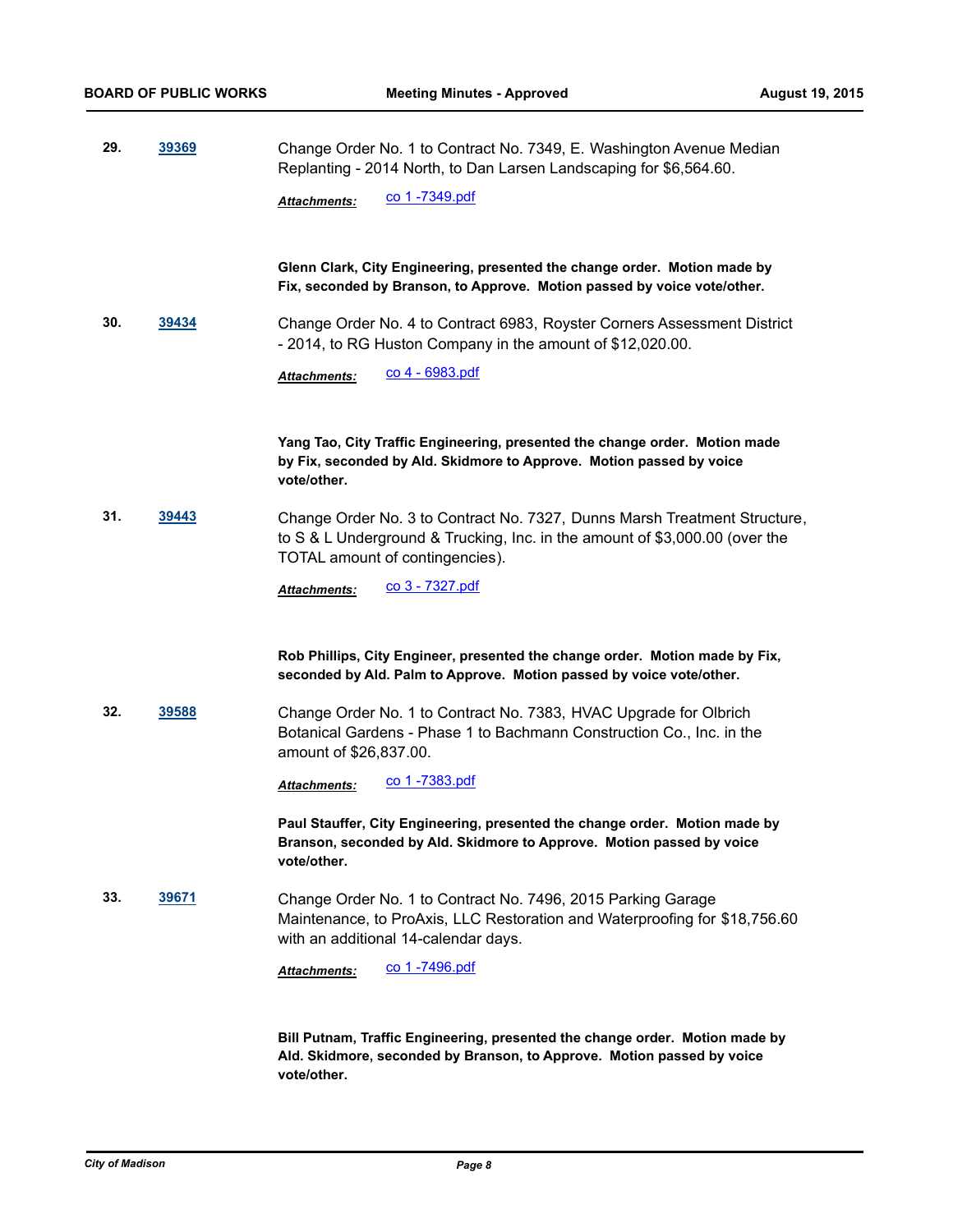# **MISCELLANEOUS**

**34.\* [39710](http://madison.legistar.com/gateway.aspx?m=l&id=/matter.aspx?key=43270)** Subcontractor List for Contract No. 7529, Reconstruction of the Madison Water Utility Operations Center to Joe Daniels Construction Co., Inc. for 60.15%.

*Attachments:* [7529JoeDanielsConstructionCoInc.pdf](http://madison.legistar.com/gateway.aspx?M=F&ID=7be24eac-b73c-48f5-b0d0-d67ca0a27344.pdf)

**Motion made by Branson, seconded by Fix to Approve. Motion passed by voice vote/other.**

- **35. For the information of the Board of Public Works:**
- **Appeals regarding prequalifications of various contractors to bid on City of Madison Public Works Projects, and contractors applying to be licensed Concrete Layers, Asphalt Pavers, and Mudjackers as approved by the City Engineer, if any. 36.**

**There were no appeals.**

#### **APPROVAL OF BIDS OPENED BY CITY ENGINEERING**

**37. [39426](http://madison.legistar.com/gateway.aspx?m=l&id=/matter.aspx?key=43004)** Awarding Public Works Contract No. 7554, CIPP Rehab of Sanitary and Storm Sewer - 2015.

Attachments: [Contract 7554.pdf](http://madison.legistar.com/gateway.aspx?M=F&ID=8fc0d9eb-3940-492a-92d6-e945a030c556.pdf)

**Rob Phillips, City Engineer, presented the bids. Motion made by Branson, seconded by Haack to RECOMMEND TO COUNCIL TO ADOPT UNDER SUSPENSION OF RULES 2.04, 2.05, 2.24, & 2.25 - REPORT OF OFFICER. Motion passed by voice vote/other.**

**38. [39596](http://madison.legistar.com/gateway.aspx?m=l&id=/matter.aspx?key=43164)** Awarding Public Works Contract No. 7544, Warner Park Basketball Court Lighting.

Attachments: [Contract 7544.pdf](http://madison.legistar.com/gateway.aspx?M=F&ID=5148a4a9-2cd1-41ce-9e8f-dda9f01aa52c.pdf)

**Rob Phillips, City Engineer, presented the bids. Phillips said the apparent low bidder, VINII, LLC dba VINII SOLAR ENGINEERING & ELECTRIC, did not meet insurance requirements. Therefore, the recommendation is to award to Forward Electric, Inc. Motion to award to Forward Electric, Inc., made by Branson, seconded by Haack to RECOMMEND TO COUNCIL TO ADOPT UNDER SUSPENSION OF RULES 2.04, 2.05, 2.24, & 2.25 - REPORT OF OFFICER. Motion passed by voice vote/other.**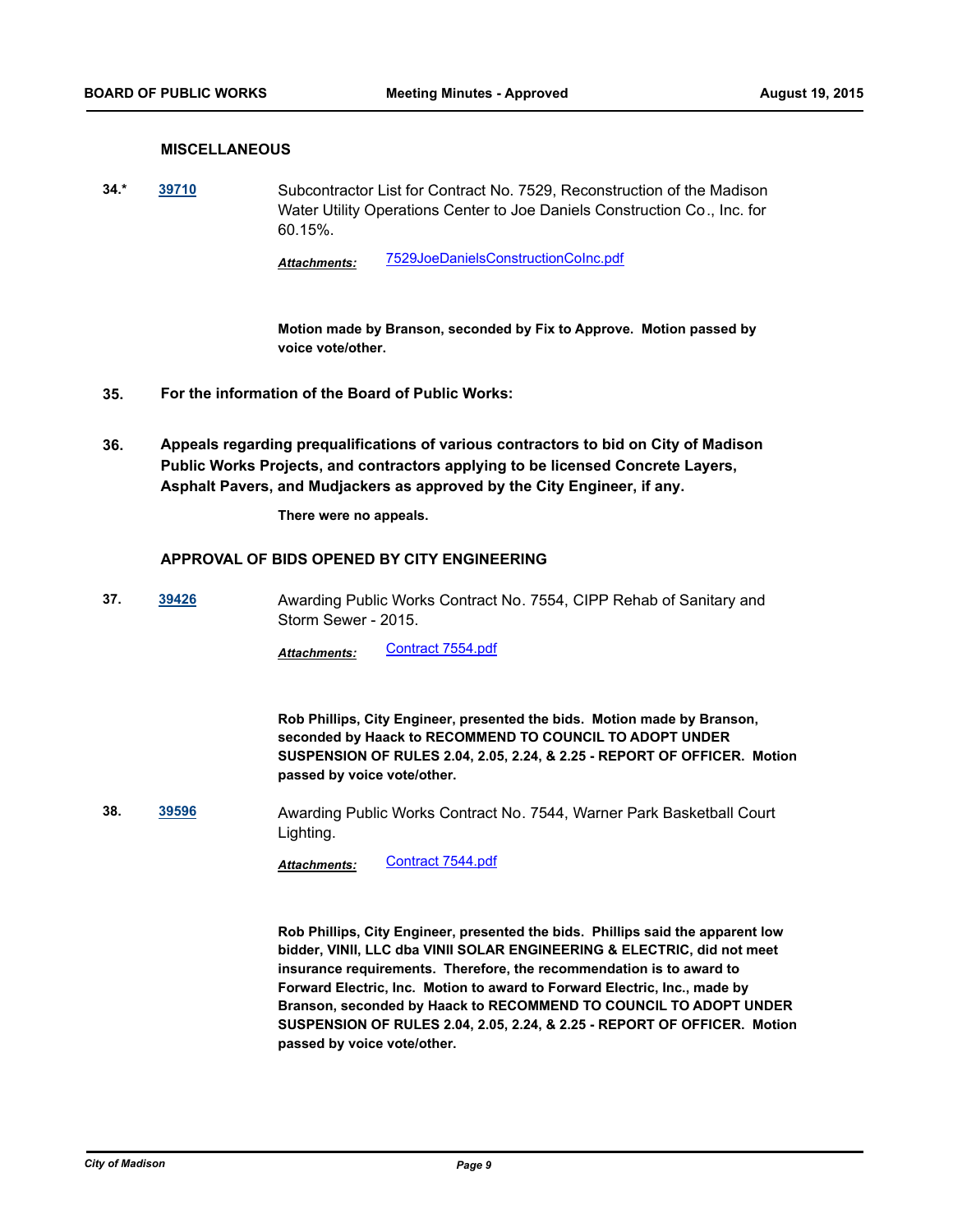**39. [39597](http://madison.legistar.com/gateway.aspx?m=l&id=/matter.aspx?key=43165)** Awarding Public Works Contract No. 7557, Streets East Stormwater Improvement.

Attachments: [Contract 7557.pdf](http://madison.legistar.com/gateway.aspx?M=F&ID=ee02aad7-dfe1-47b0-9ed4-2d7313f94398.pdf)

**Rob Phillips, City Engineer, presented the bids. Motion made by Branson, seconded by Haack, to RECOMMEND TO COUNCIL TO ADOPT UNDER SUSPENSION OF RULES 2.04, 2.05, 2.24, & 2.25 - REPORT OF OFFICER. Motion passed by voice vote/other.**

**40. [39598](http://madison.legistar.com/gateway.aspx?m=l&id=/matter.aspx?key=43166)** Awarding Public Works Contract No. 7558, Felland Road Resurfacing - 2015.

Attachments: [Contract 7558.pdf](http://madison.legistar.com/gateway.aspx?M=F&ID=b042699c-83ea-4507-8b55-19b091bbf437.pdf)

**Rob Phillips, City Engineer, presented the bids. Motion made by Branson, seconded by Haack, to RECOMMEND TO COUNCIL TO ADOPT UNDER SUSPENSION OF RULES 2.04, 2.05, 2.24, & 2.25 - REPORT OF OFFICER. Motion passed by voice vote/other.**

# **ADDENDUM**

#### **PUBLIC WORKS CONSTRUCTION MANAGEMENT - PRIVATE CONTRACTS**

**41. [39727](http://madison.legistar.com/gateway.aspx?m=l&id=/matter.aspx?key=43287)** Approving Addendum 1 to The Willows, Private Contract No. 2428. (9th AD)

*Attachments:* [9803osr\\_FINALmap.pdf](http://madison.legistar.com/gateway.aspx?M=F&ID=4e4da7d1-8ea9-4a5f-8697-ad061f2db34e.pdf)

**Janet Schmidt, City Engineering, presented the addendum. Motion made by Fix, seconded by Ald. Skidmore, to RECOMMEND TO COUNCIL TO ADOPT UNDER SUSPENSION OF RULES 2.04, 2.05, 2.24, & 2.25 - REPORT OF OFFICER. Motion passed by voice vote/other.**

### **PUBLIC WORKS CONSTRUCTION MANAGEMENT - PUBLIC CONTRACTS**

**42.\* [39734](http://madison.legistar.com/gateway.aspx?m=l&id=/matter.aspx?key=43294)** Assessing Benefits - North Street, Hoard Street and Commercial Avenue Reconstruction Assessment District - 2014.

*Attachments:* [53W1056 Commercial-North-Hoard Final.pdf](http://madison.legistar.com/gateway.aspx?M=F&ID=c3b41f50-ea4e-425c-8351-57cf5798a0c1.pdf)